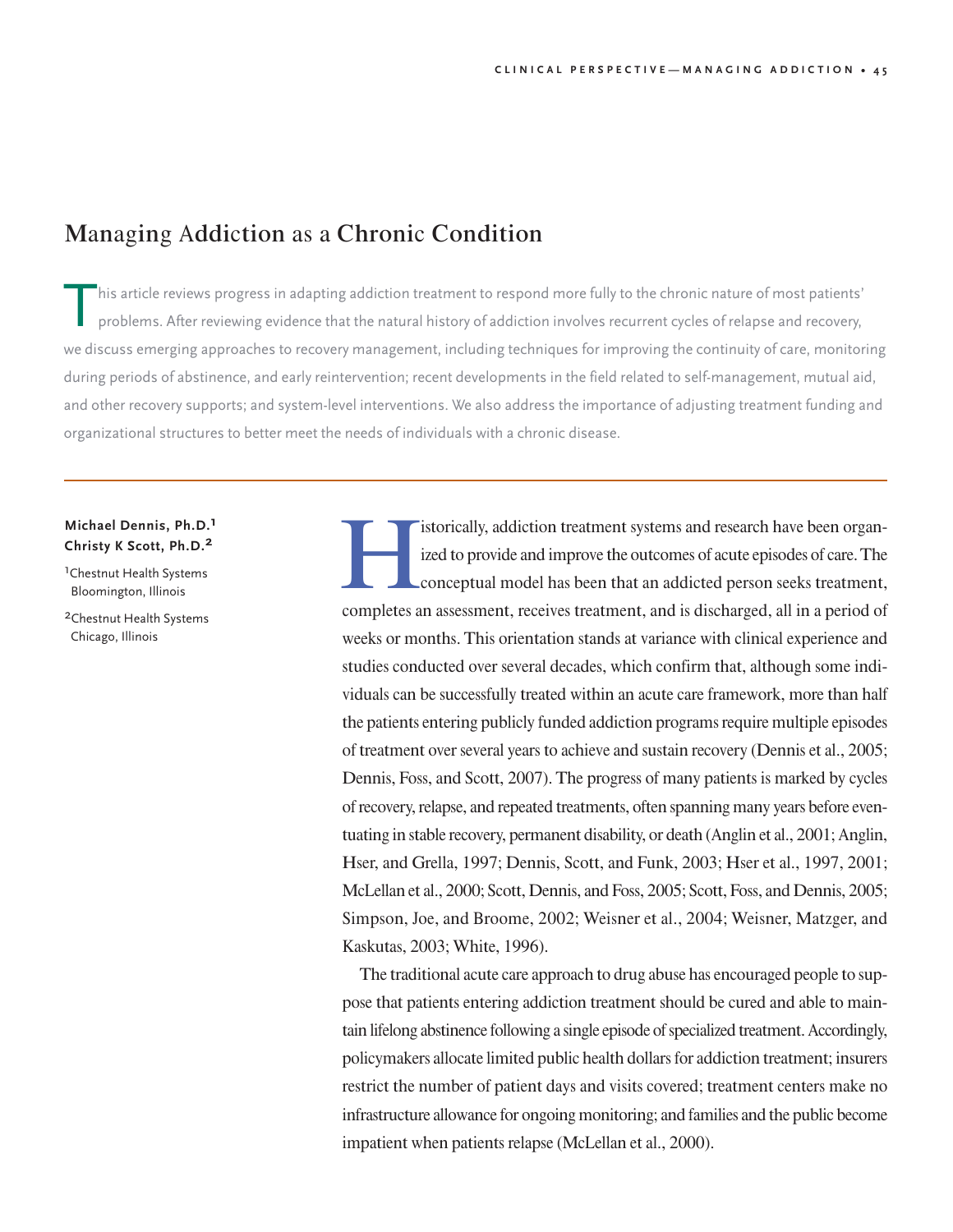The mismatch between the typical natural history of substance use disorders (SUDs) and treatment models and expectations reduces our ability to help addicted individuals. In this overview, we define SUDs, highlight their chronic features, discuss several recently developed techniques to manage SUDs over time, and present information that can help guide systems and programs in adapting to a chronic care approach to SUDs.

## **CHRONICITY OF SUDS**

The American Psychiatric Association (APA; 2000) and World Health Organization (WHO; 1999) define addiction as a chronic, tenacious pattern of substance use and related problems; they distinguish two types of SUDs: dependence and abuse (the latter called "hazardous use" by the WHO). The definition of substance dependence implies chronicity: Symptoms—including increased tolerance for the substance, inability to abstain, replacement of healthy activities with substance use, and continued use despite medical or psychological problems have been present for longer than 12 months and are likely to persist if left untreated. Substance abuse applies when people do not meet the dependence criteria, but report at least one moderately severe substance-related symptom that puts them at high risk for harming themselves or others and for developing dependence. Dependence requires treatment, and abuse generally results in referral to brief intervention or treatment.

**FIGURE 1. Substance Use Disorders Begin in Adolescence and Last for Decades**



In the U.S. household population in 2001, the percentage of people who reported substance dependence or abuse rose through the adolescent age groups to peak among the 18- to 20-year-olds, and declined through subsequent age groups (OAS, 2002).

A growing body of neuroimaging studies provides evidence that a physiological basis underlies the clinical experience of SUD chronicity (Fowler et al., 2007). These studies demonstrate that cravings, cue reactivity, tolerance, and withdrawal can be seen in the brain; that they interact with brain development (particularly among adolescents); that they respond to medications as well as social and physical environment; and that chronic substance use is associated with physical changes in the brain that have an impact on brain functioning and emotional states (Chang et al., 2005, 2006; Kufahl et al., 2005; Paulus, Tapert, and Schuckit, 2005; Risinger et al., 2005; Schlaepfer et al., 2006; Volkow, Fowler, and Wang, 2003, 2004).

#### **Epidemiological Indicators of Chronicity**

Of the 235 million people aged 12 and over in the <sup>U</sup>.S. household population in 2001, 5 percent met the criteria for substance dependence, and 4 percent met the criteria for substance abuse in the past year (Office of Applied Studies (OAS), 2002). Epidemiological data affirm that SUDs typically follow a chronic course, developing during adolescence and lasting for several decades. Some 90 percent of all individuals with dependence started using before the age of 18, and half started before the age of 15 (Dennis et al., 2002). In the <sup>U</sup>.S. population as a whole, the prevalence of dependence and abuse rises through the teen years, peaks at around 20 percent between ages 18 and 20, then declines gradually over the next four decades (Figure 1; OAS, 2002). A significant portion of older nonusers are people in recovery. In studies of community (Dawson, 1996; Kessler, 1994; Robins and Regier, 1991) and treatment (Dennis et al., 2005) populations, between 58 and 60 percent of people who met the criteria for an SUD at some time in their lives eventually achieved sustained recovery—that is, they had no dependence or abuse symptoms for the past year. Most who recover do so only after at least one episode of treatment (Cunningham, 1999a, 1999b).

People who enter treatment are a distinct subgroup of substance users whose problems are particularly severe and intractable. Among people in publicly funded addiction treatment in 2002, 62 percent met the diagnostic criteria for dependence; 16 percent met the criteria for abuse; and 22 percent were admitted for other subclinical substance-related problems (e.g., acute intoxication, mental health problems aggravated by substance use; OAS, 2005). Of people admitted to <sup>U</sup>.S. public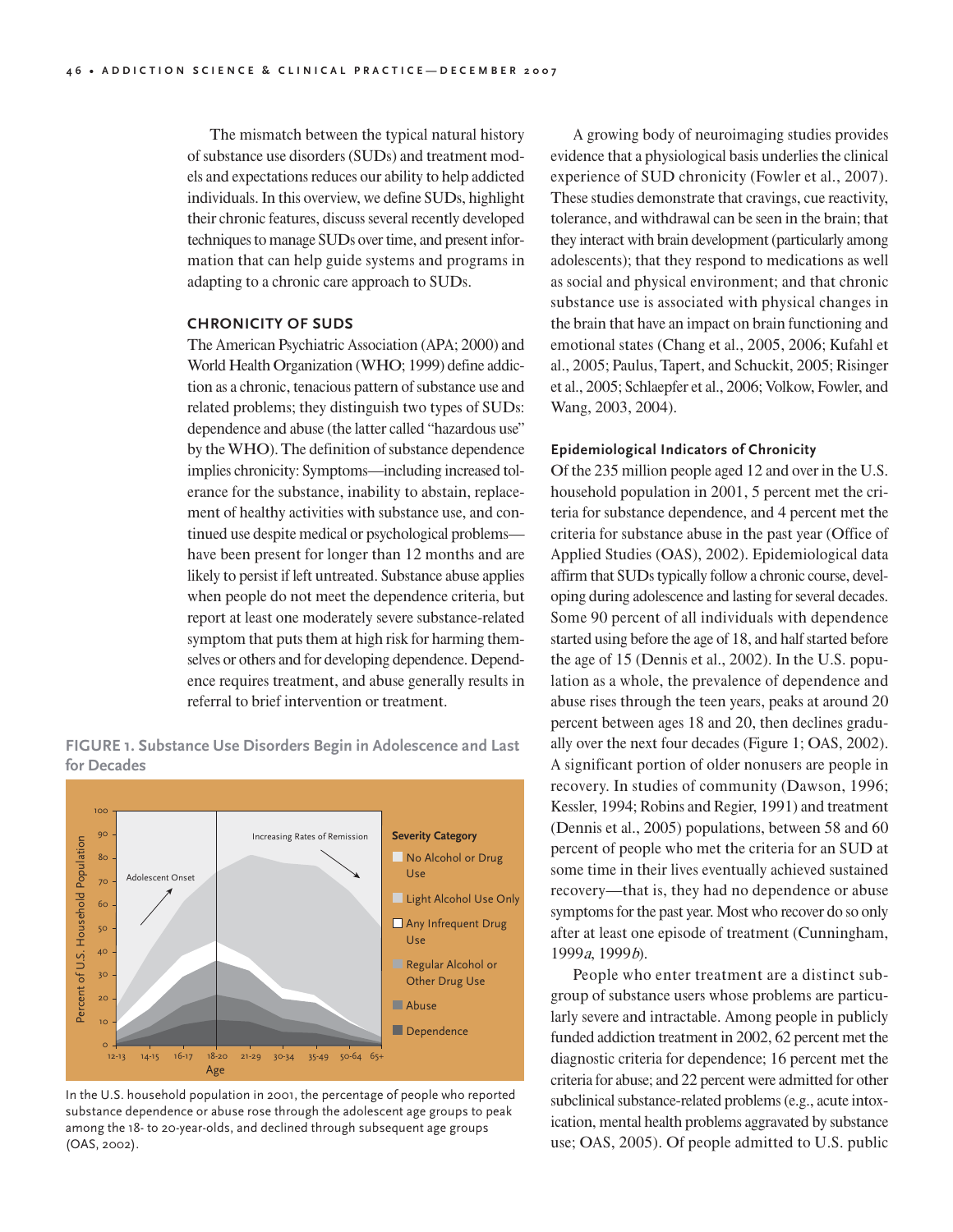programs in 2003, 64 percent were reentering treatment: 23 percent for the second time, 22 percent for the third or fourth time, and 19 percent for the fifth or more time (OAS, 2005). In fact, numerous longitudinal studies have shown that, on average, people reach sustained abstinence only after three to four episodes of different kinds of treatment over a number of years (Anglin, Hser, and Grella, 1997; Dennis et al., 2005; Grella and Joshi, 1999; Hser et al., 1997, 1998; Scott, Dennis, and Foss, 2005; Scott, Foss, and Dennis, 2005). In one longitudinal study with 1,271 patients, the estimated median time from first use to at least 1 drug-free year was 27 years, and the median time from first treatment to 1 alcohol- and drug-free year was 9 years with three to four episodes of treatment (Dennis et al., 2005).

In sum, most patients in publicly funded addiction treatment have SUDs and require multiple treatment episodes over several years to reach stable recovery. For optimal outcomes, treatment systems and interventions should be able to address the long-term aspects and cyclical dynamics of the disorder.

#### **Inside the Cycles of Recovery and Relapse**

In a recent study, Scott and colleagues provided insight into the factors influencing 448 patients' transitions between relapse, treatment reentry, incarceration, and recovery (Scott, Dennis, and Foss, 2005). Over 2 years of monitoring, 82 percent transitioned at least once, and 62 percent moved multiple times (Figure 2). In an average quarter, 32 percent of the patients moved from one status to another.

Several variables predicted the transitions. Patients with higher substance use severity and environmental obstacles to recovery—for example, substance use in the home, family problems, and victimization—were less likely to transition from drug use to recovery or treatment (i.e., the individuals most in need of treatment were the least likely to re-enroll on their own). Patients were more likely to transition from use to recovery when they believed their problems could be solved, desired help with their problems, reported high self-efficacy to resist substance use, and received addiction treatment during the quarter.

Scott and colleagues conducted a second study, this time with 1,326 adult patients over a 3-year period, that looked at annual transitions (Scott, Foss, and Dennis, 2005). More than 83 percent of the participants transitioned from one point in the cycle to another during the 3 years (including 36 percent who transitioned twice



#### **FIGURE 2. The Pathway to Recovery Is Cyclical**

Over a 2-year period, 82 percent of drug users transitioned one or more times between use, incarceration, treatment, and recovery. An average of 32 percent changed every 90 days, with movement in every direction and treatment increasing the likelihood of getting to recovery (Scott, Foss, and Dennis, 2005).

and 14 percent who transitioned three times).Treatment participation was again a primary correlate of the transition from use to recovery. The odds ratio of transitioning from use to recovery went up 1.14 for every 9 weeks of treatment received during the year. Among patients who started the year in recovery, the major predictor of whether they maintained abstinence was not treatment, but their level of self-help group participation. The odds ratio of relapse went down 0.55 for every 77 days of self-help group attendance.

## **Factors Affecting the Duration of SUDs**

The age at first substance use and the duration of use before starting treatment are related to the length of time it takes people to reach at least 1 year of alcohol and drug abstinence. Scott and colleagues found that the median time of use was significantly longer for people who started before age 15 than for those who started after age 20 (29 vs. 18 years; Scott, Dennis, and Foss, 2005). Patients who began treatment within 10 years of their initial drug use achieved a year or more of abstinence after an average of 15 years, compared with 35 or more years among those who entered treatment after 20 or more years of use. These results clearly establish the need to diagnose and intervene as early as possible, ideally during the first decade of use.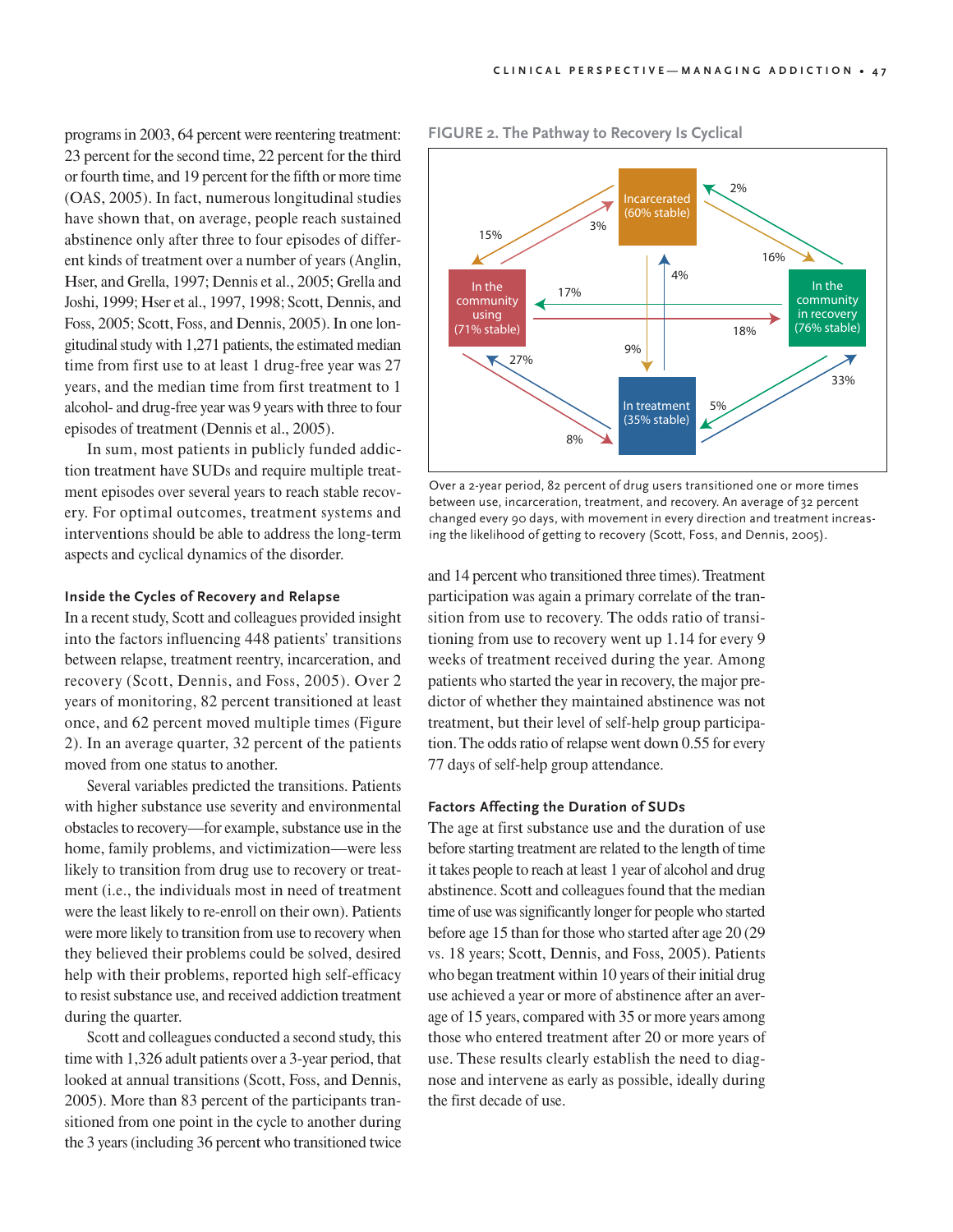#### **The Impact of Co-Occurring Problems**

**Systems that offer both inpatient and outpatient care for SUDs cost more to maintain, but save more in social costs.**

As clinicians and researchers are aware, individuals with SUDs have high rates of additional health and social burdens that increase the difficulty of treatment: psychiatric problems, HIV risk behaviors, violence, illegal activity and involvement in the criminal justice system, service utilization, homelessness, and a wide range of vocational problems (Center for Substance Abuse Treatment, 2000; Compton, Lamb, and Fletcher, 1995; Epstein, 2002; Grant, 2000; Hasin et al., 1997a, 1997b; Jaffe, 1993; Kessler et al., 1996; Langenbucher, Morgenstern, and Miller, 1995; Lennox, Scott-Lennox, and Bohlig, 1993; Lennox, Scott-Lennox, and Holder, 1992; Lennox, Zarkin, and Bray, 1996; Mark et al., 2001; Regier et al., 1990; Woody, Cottler, and Cacciola, 1993). Patients who abuse multiple substances or have other co-occurring problems are more likely to experience difficulties with treatment/medication adherence, shorter stays, administrative discharges, compromised functional status, difficult community adjustment, reduced quality of life, and worse outcomes (e.g., Brooner et al., 1997; Ford, Snowden, and Walser, 1991; Hien et al., 1997; McLellan et al., 1983; Mueser et al., 1990; Project MATCH Research Group, 1997; Ross, Glaser, and Germanson, 1988; Rounsaville et al., 1982, 1986; Weisner, Matzger, and Kaskutas, 2003; White et al., 2005). Clinical trials have demonstrated that when patients have an SUD combined with one or more nonsubstance-related disorders, it can be more effective in terms of both clinical outcome and cost—to provide integrated care (Parthasarathy et al., 2003; Willenbring, 2005).

# **EMERGING APPROACHES TO RECOVERY MANAGEMENT**

Recently, clinicians and researchers have generated several new approaches to improve the long-term management of an SUD by responding to its chronic nature. <sup>U</sup>nderlying the approaches are three strategies:

- Improve the continuity of care;
- <sup>U</sup>se monitoring and early reintervention; and
- Provide other recovery support.

#### **Improving Continuity of Care**

During the years- or decades-long course of an SUD, patients need varying levels of care. In periods of intensified symptoms, a patient may be able to cope best by retreating from the community to a specialized inpatient or intensive outpatient setting. Conversely, reentry into the community at the conclusion of an intensive treatment episode marks the beginning of a new state of risk related to continuing biobehavioral vulnerability and environmental exposures.

Accordingly, the APA (1995), the American Society of Addiction Medicine (2001), and the Department of Veterans Affairs Office of Quality and Performance (www.oqp.med.va.gov/cpg/SUD/SUD\_Base.htm) have issued clinical practice guidelines recommending that patients being discharged from intensive levels of addiction treatment be transferred to outpatient treatment for a period of time before leaving the addiction treatment system. A number of studies demonstrate that this practice promotes continuation of abstinence and reduces the likelihood of arrest (e.g., Brown et al., 1994; Donovan, 1998; Gilbert, 1988; Godley et al., 2007; Higgins, Badger, and Budney, 2000; Ito and Donovan, 1986; Kosten et al., 1992; McKay, 2001; McKay et al., 1998; Moos et al., 2001; Moos and Moos, 2003; Ouimette, Moos, and Finney, 1998; Peterson et al., 1994; Ritsher et al., 2002; Ritsher, Moos, and Finney, 2002; Sannibale et al., 2003; Walker et al., 1983). Also, in one of the few economic evaluations of long-term management of chronic SUDs, French and colleagues (2000) found that while the outlay to provide a full continuum of inpatient and outpatient care was greater than that for outpatient treatment alone (\$2,530 vs. \$1,138;  $p < 0.05$ ), the cost differential was offset by significantly greater reductions in societal costs over the subsequent 9 months (savings of \$17,833 vs. \$11,173;  $p < 0.05$ ).

Despite the benefits associated with continuing care, a study of discharge patterns in 23 states and jurisdictions showed that although 58 percent of patients successfully completed detoxification, hospital, residential treatment, or intensive outpatient programs, only about 17 percent of these individuals proceeded to regular outpatient care (OAS, 2005). Studies focusing on single correctional, drug court, residential, intensive outpatient, and detoxification programs have found, similarly, that 25 to 90 percent of discharged individuals do not successfully access the recommended outpatient continuing care (Godley et al., 2002; Godley, Godley, and Dennis, 2001; Mark et al., 2003; McCorry et al., 2000; McKay et al., 2002; OAS, 2005; Taxman, 2002). Common reasons for low success rates in bridging patients into continuing care include relying on patients' selfmotivation to follow through with discharge recommendations, discharging patients to geographically large catchment areas (particularly from criminal/juvenile jus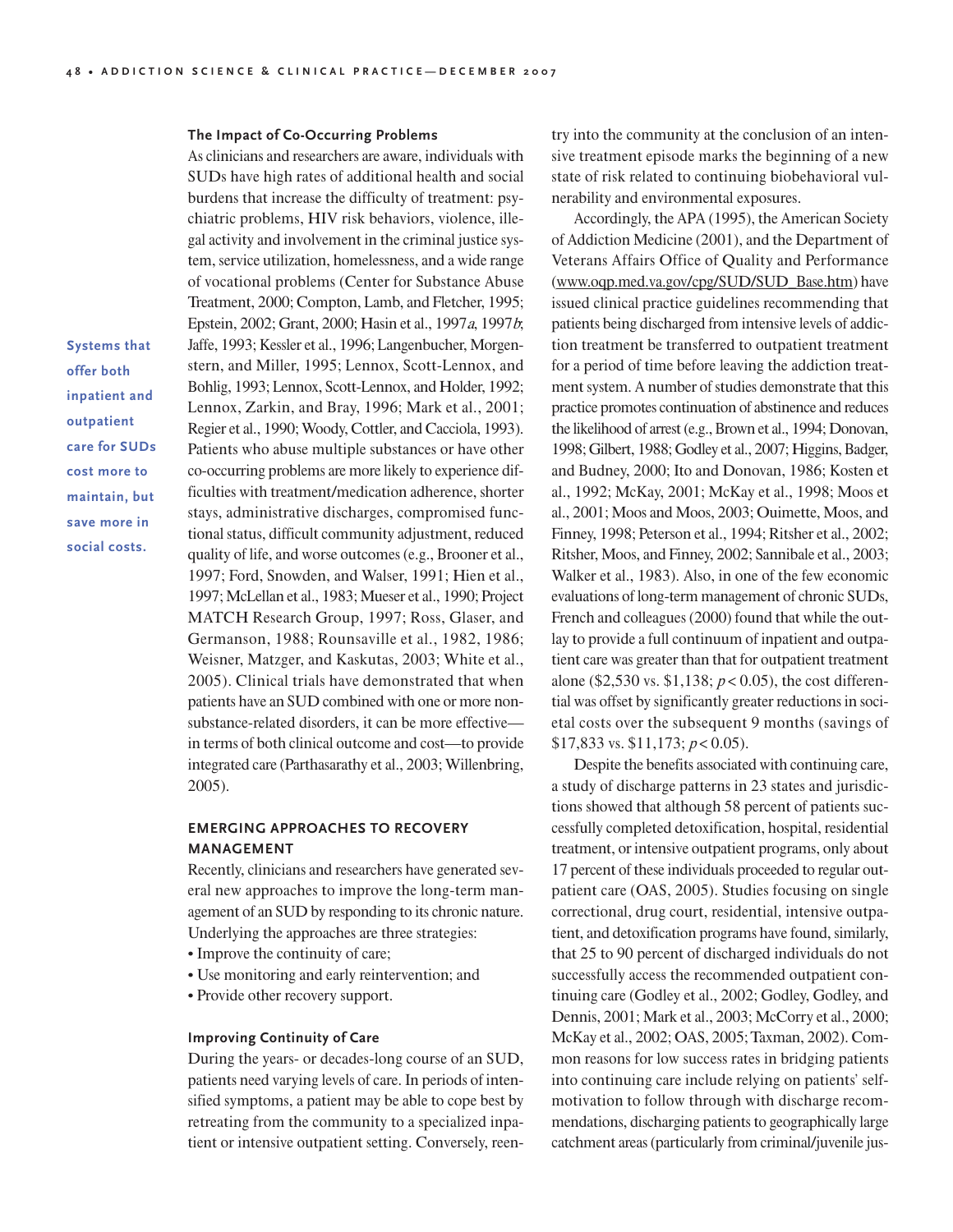tice and adolescent residential programs) where followup services are not easily accessed, and passively linking patients to other organizations orstaff without proactive efforts to ensure continuity of care.

Recent studies have evaluated new and more assiduous protocols to improve participation in continuing care (Ciliska et al., 1996; Godley et al., 2002, 2007; McKay et al., 2004; Simon et al., 2004; Slesnick and Prestopnik, 2004; Zhu et al., 1996). As an example, McKay and colleagues (2004, 2005) demonstrated benefits with telephone-based continuing care.The researchers randomly assigned 359 alcohol- or cocaine-dependent adults who had completed a 4-week intensive outpatient program to one of three continuing care protocols: (a) twice weekly standard outpatient treatment for 12 weeks; (b) twice weekly relapse prevention group therapy for 12 weeks; or (c) 4 weeks of relapse prevention group therapy and 12 weeks of therapist-initiated telephone contact. Over the course of the study, the participants who were telephoned had significantly fewer positive cocaine urine tests than those in group b (odds ratio 0.80) or group a (odds ratio 0.26). The results also suggest that telephone delivery of continuing care may be most effective for persons whose SUD is less severe; participants with high dependence levels or co-occurring disorders benefited slightly less than others.

Godley and colleagues (2002, 2004, 2007) developed a protocol called assertive continuing care (ACC) and showed that it improved participation and recovery indicators. Researchers randomly assigned 183 adolescents in residential treatment to either ACC or usual continuing care (UCC). Adolescents in the ACC group worked with a case manager who tried to meet with them once before discharge. Subsequently, the case managers provided in-home outpatient treatment and helped negotiate additional treatment services, school support, probation, and other services to support recovery. All the adolescents in both intervention groups were referred to local outpatient treatment programs and self-help groups, and were given continuing care plans. Over the 90 days following discharge, those who received ACC:

- Were more likely than those given <sup>U</sup>CC to access at least some continuing care services (94 vs. 54 percent);
- Received more days of continuing care sessions (median 14.1 vs. 6.3);
- Were more likely to engage in 7 or more of 12 activities associated with sustaining abstinence (e.g., selfhelp, urine testing, relapse prevention work; 64 vs. 35 percent); and
- Were more likely to remain abstinent 1 to 3 months after discharge from residential treatment (43 vs. 24 percent),
- Which was, in turn, predictive of abstinence 4 to 9 months after discharge (69 vs. 19 percent).

The research team is currently exploring whether contingency contracting can further improve continuing care participation and related outcomes and whether ACC can improve outcomes following outpatient treatment.

On a broader scale, various groups have suggested using performance measurement to improve continuity of care (e.g., Garnick et al., 2002; McCorry et al., 2000; McLellan et al., 2005; www.ncqa.org; www. washingtoncircle.org). One of the largest such initiatives, the Network for the Improvement of Addiction Treatment (NIATx), is a partnership among the Center for Substance Abuse Treatment, the Robert Wood Johnson Foundation, and a number of independent addiction treatment organizations (Capoccia et al., 2007; McCarty et al., 2007; Wisdom et al., 2006). The NIATx mission is to improve the efficiency with which the treatment field uses its capacity and to encourage ongoing improvements in treatment access and retention. NIATx assumes that addiction is a chronic and progressive condition and that interruptions and delays in the continuity of care can seriously exacerbate consequences. <sup>U</sup>sing a process-improvement model, the first 13 NIATx programs were able to reduce the time from an individual's first contact to treatment entry by 37 percent, and from the first assessment to first treatment episode by 33 percent. They also improved the rate of returning for the second treatment session by 18 percent and the likelihood of staying four or more sessions by 11 percent (McCarty et al., 2007).

#### **Monitoring and Early Reintervention**

Ongoing monitoring and early reintervention have improved long-term outcomes for a range of chronic conditions, including asthma, cancer, diabetes, depression, and severe mental illness (Dunbar-Jacob et al., 1995; Engel, 1977, 1980; Huber, 2005; Institute of Medicine, 2001; McLellan et al., 2005; Nicassio and Smith, 1995; Roter et al., 1998; Weisner et al., 2004). Applying this approach to SUDs, Scott and Dennis (2003) developed and tested the recovery management checkup (RMC). With RMC, treatment staff members do not rely on patients to recognize that they need help but instead conduct quarterly checkups to assess

**Monitoring and early reintervention have improved longterm outcomes for a range of chronic conditions.**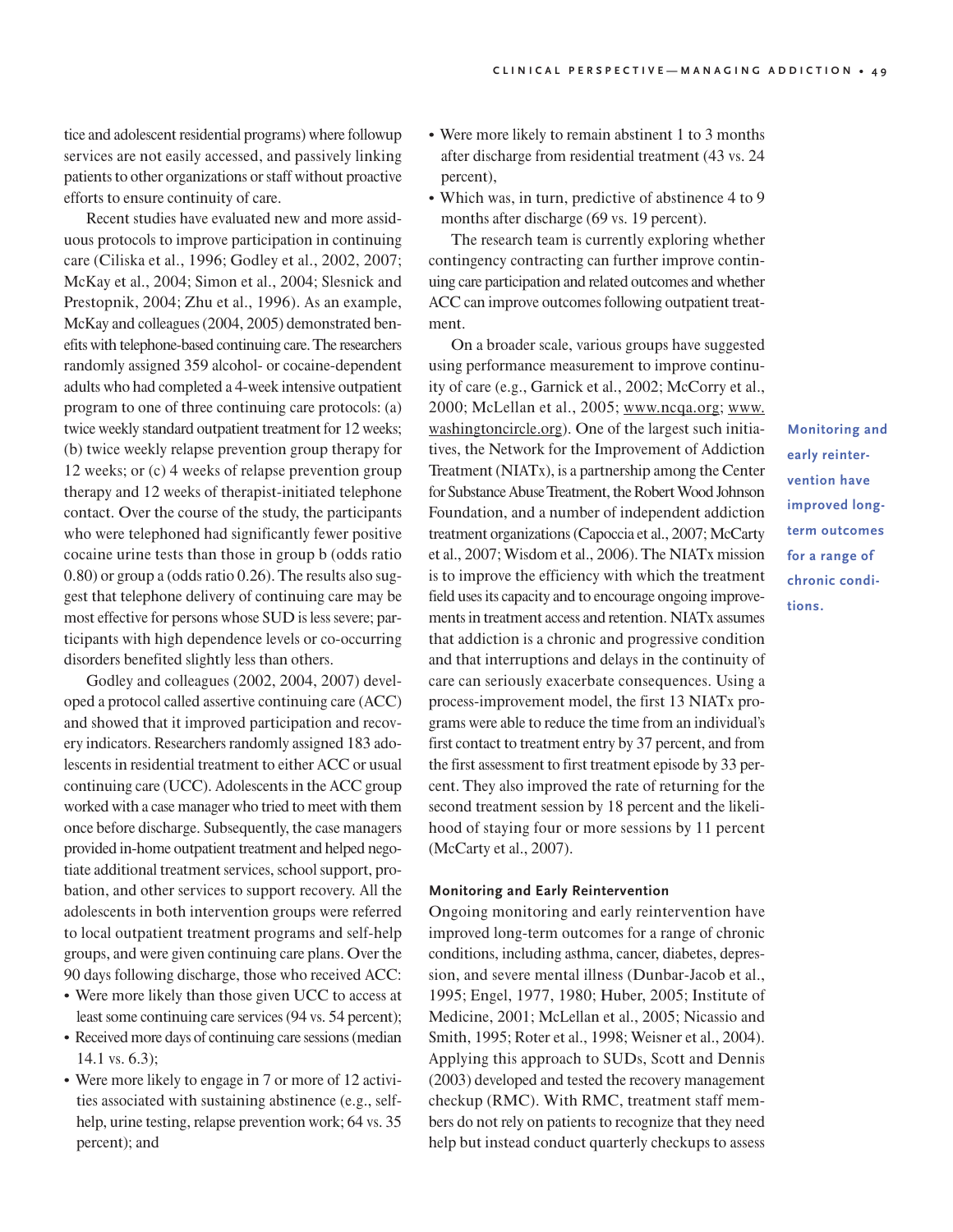

**FIGURE 3. Time to Readmission to Treatment by Condition**

In the 24 months following discharge from an index episode of care, the rate of readmission was higher (64% versus 51%) and the median time to readmission was shorter (376 vs. 600 days) among patients who the received recovery management checkup intervention, compared to controls. [Adapted from Dennis, Scott, and Funk, 2003; with permission from Elsevier.]

> patient status. Staff members use motivational interviewing techniques to assist those who have relapsed to resolve their ambivalence about their substance use and commit to treatment or other appropriate care. Staff members also deploy assertive treatment linkage, engagement, and retention protocols to secure patient access to treatment and increase the amount of therapy received.

The initial clinical trial of RMC randomly assigned 448 adults, when they first presented for treatment, to post-treatment followup with the checkup intervention or only quarterly monitoring (Figure 3; Dennis, Scott, and Funk, 2003; Scott, Dennis, and Foss, 2005). At the end of 2 years of followup, the results showed that patients in the RMC group:

- Returned to treatment in greater numbers (60 vs. 51 percent)
- Returned to treatment sooner (median 376 vs. 600 days)
- Attended treatment on more days (average 63 vs. 40)
- Were less likely to be in need of treatment after 2 years (34 vs. 44 percent).

A second clinical trial, with 446 patients, used a modified RMC protocol and produced parallel findings. These two trials indicate that ongoing monitoring and early reintervention can promote positive patient behaviors in long-term substance use.

#### **Other Recovery Support Initiatives**

Individuals with an SUD, like those with other chronic conditions, require a variety of support services to help manage their condition during and between episodes of formal treatment. Research demonstrates that active participation in self-help groups during and after treatment promotes lengthier periods of recovery (Brown, 1993; Hsieh, Hoffman, and Hollister, 1998; Humphreys and Moos, 2001; Kyrouz, Humphreys, and Loomis, 2002; McKay et al., 2002; Ritsher et al., 2002; Scott, Dennis, and Foss, 2005). Preliminary evidence also suggests that self-help participation is associated with better outcomes when patients join groups that focus on their particular issues, such as dual diagnoses (Laudet et al., 2000) or adolescent issues (Finch, 2005; Kelly and Myers, 1997; Kelly, Myers, and Brown 2002; White and Finch, 2006). Other recently tested recovery support approaches include telephone-based self-monitoring (Simpson et al., 2005) and Internet-based groups (Klaw, Huebsch, and Humphreys, 2000; Kypri et al., 2005; Toll et al., 2003). A meta-analysis of 24 studies involving 3,739 participants with chronic health conditions (other than SUDs) suggests that Internet-based interventions that allow interactions between patients and staff have a significantly higher impact than sites providing information only (Murray et al., 2004).

Connecticut and other states have begun to add recovery-based performance measures, values, and continuity of care between professional and "peer-based recovery supports" to their recovery initiatives (www.dmhas. state.ct.us/recovery.htm). Similarly, in 2003, the Arizona Department of Health Services embarked on a unique initiative designed to develop a "peer workforce" for persons with SUDs (azdhs.gov/bhs/bhsglance.pdf ). Public health systems that provide addiction, mental health, child welfare, and other services in Connecticut, Arizona, and other jurisdictions target key subgroups of people with SUDs to interrupt the cycle of relapse, treatment reentry, and recovery. For example, parents with SUDs can access standardized screening, colocated services, intensive case managers, or recovery coaches to facilitate long-term treatment engagement (e.g., Loveland and Boyle, 2005; Ryan, Louderman, and Testa, 2003).

# **IMPLICATIONS FOR PRACTICE**

Whether a program implements one of the approaches

**with an SUD require support services to manage their condition during and between treatments.**

**Individuals**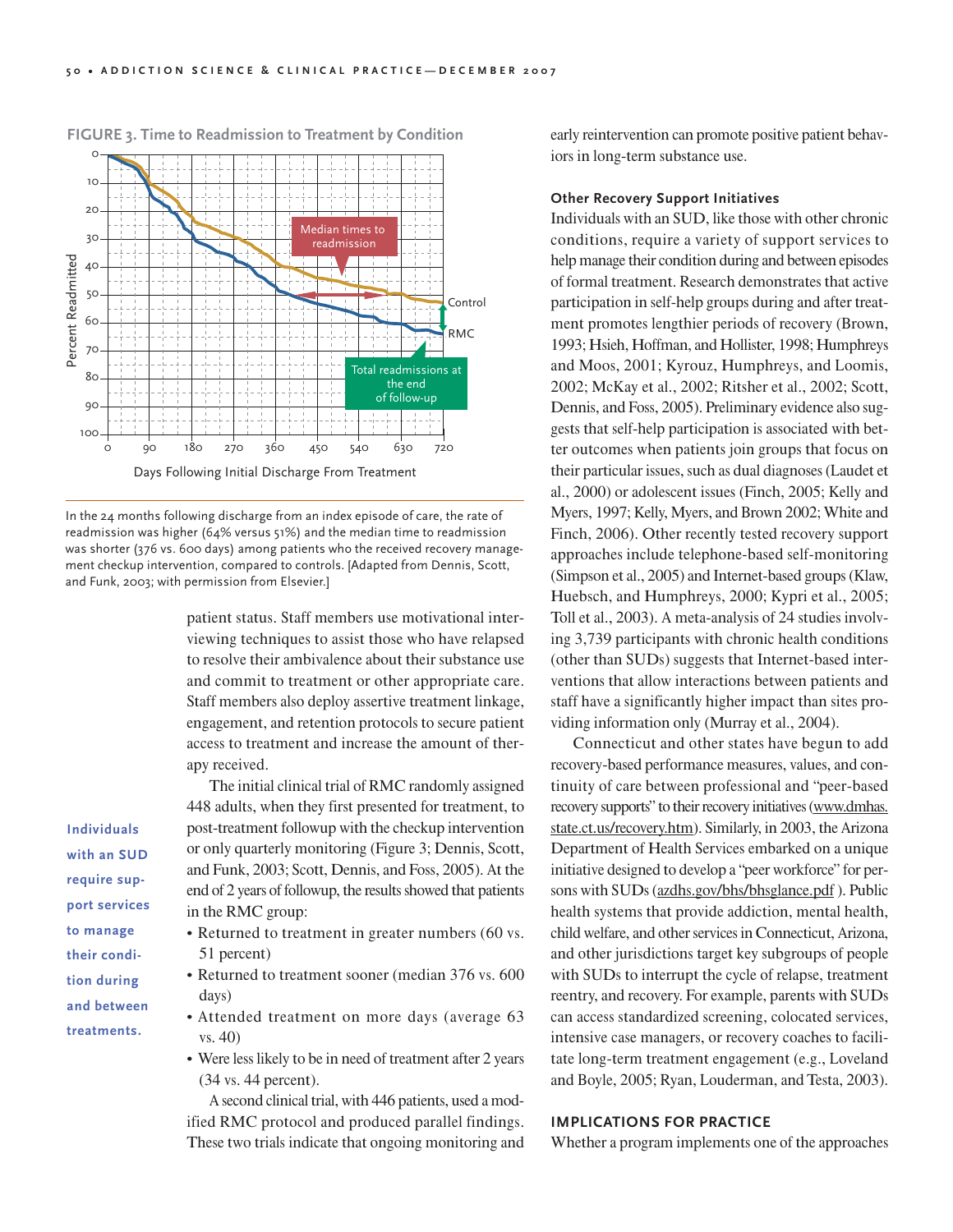we have described or others yet to be developed, the literature suggests that programs should take their resources and capacities into account when choosing which empirically proven efficacious programs to implement to improve care. Lipsey and colleagues (2001), in a metaanalysis, demonstrated that the thoroughness of implementation can markedly affect the efficacy of evidencebased interventions. The researchers recommended that programs implement the most efficacious program they can implement well, because a highly efficacious program will not yield any better results for patients if it is implemented poorly. Such findings have led the National Institutes of Health to emphasize the need to improve the state of "implementation science" (e.g., grants. nih.gov/grants/guide/pa-files/PAR-06-039.html). Based on a recent review of the implementation science literature, Fixsen and colleagues (2005) suggested that efforts to implement new approaches should generally include implementation strategies at multiple levels, including but not limited to Federal, state, and local stakeholders, and staff across all levels of the provider organizations.

Shifting from an acute care to a chronic care model of recovery has implications for addiction programs, as well as for external stakeholders in those programs, and proper implementation of a chronic care model is crucial to its efficacy.

# **Organizational Support for a Chronic Care Approach**

The philosophical, financial, clinical, and practical implications of moving to a chronic care approach will touch everyone in an addiction treatment organization—its board of directors, management, clinical supervisors and line staff, administrative supports, and clients. Consider what is required, for example, to respond appropriately when a person returns for his or her fourth episode of care: intake and admission procedures must be streamlined to facilitate rapid interruption of crises or relapses; patient and staff assumptions that multiple treatments represent failure must give way to attitudes more aligned with the standards we apply to treating other chronic conditions that need long-term management; and the funding structure will need to provide the necessary financial support.

In addition, as we learn more about the factors that influence patients' progress in different phases of recovery, we will likely need greater resources and infrastructure to organize this information so that it can support real-time clinical decision making. It may be nec-

essary to modify assessment and other record systems to transfer information readily when patients move between levels of care and to make them accessible to multiple staff on the treatment team. Addressing such issues is likely to be critical for improving the management of SUDs.

Even when staff members favor the change to a chronic care model, they may not have adequate training, education, experience, or resources to address the needs of a particular client comprehensively—ranging, for example, from making psychiatric referrals to helping with housing. Miller and colleagues (2006) suggest that programs need to equip staff with three types of infrastructure before change can happen efficiently:

- Preparatory knowledge, which may be inculcated through reading, verbal instruction, or observing competent practice by others;
- Practice with feedback—of note, early practice during or right after training without feedback can reinforce bad habits and do as much harm as good; and
- Ongoing coaching or supervision, which is essential, because practice will inevitably bring up a wide range of situations and complex scenarios not covered in the basic materials or training.

Even experienced clinicians benefit from opportunities to brainstorm with staff colleagues on ways to handle a new situation or adapt a protocol when necessary. When Miller and colleagues (2004) randomized 140 counselors to a wait list condition or four training conditions (workshop, workshop + practice feedback, workshop + coaching, workshop + feedback + coaching), all training conditions improved knowledge and proficiency, but actual practice changed only when both feedback and coaching were provided. Although this particular study focused on a specific intervention, these three components will likely be important factors when implementing many key changes necessary to move toward a chronic-care model.

# **Federal, State, and Local Stakeholders**

Public payers, government regulators, and accrediting bodies set requirements and impose limits on what publicly funded treatment providers can accomplish in terms of adopting a chronic-care approach to treating SUDs. More than three-quarters of the people accessing addiction treatment receive some kind of public assistance (Substance Abuse and Mental Health Services Administration, 2006); this makes public fund providers the primary purchasers of services and gives them a unique **We will need additional infrastructure to organize the information we learn about the influences on recovery.**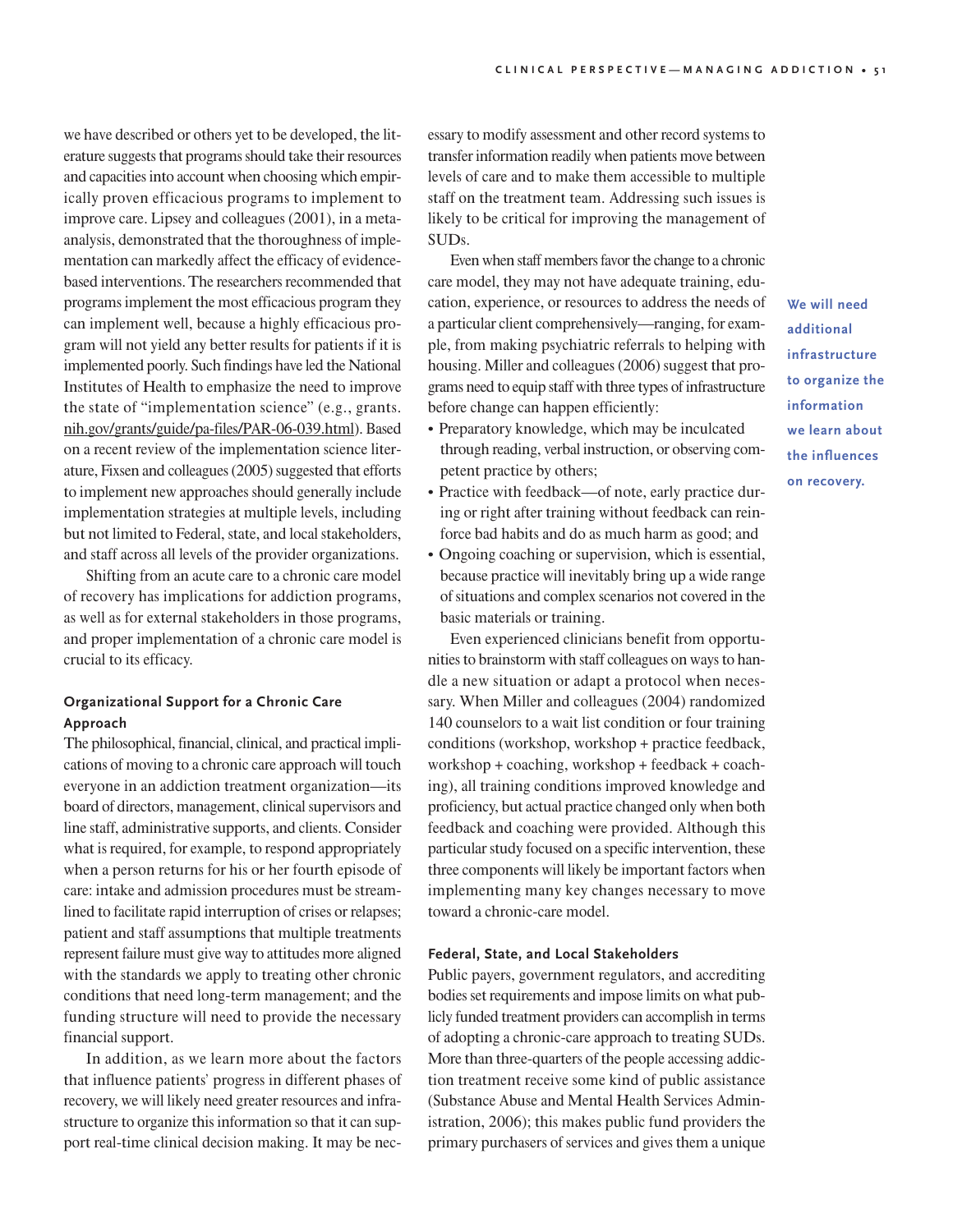ability to reshape existing structures and policies. As one example of the constructive use of this power, McLellan (2006) recently reported preliminary data from Delaware demonstrating that offering treatment providers performance-based incentives can improve the system of care. The data showed that retention rates from 2002 to 2004 increased 30 days (48 to 69 percent) and 60 days (25 to 42 percent) after admission. The State of Massachusetts implements a continuum of care based on the chronic disease model for its prevention and treatment systems (www.mass.gov/dph/bsas/sa\_strategic\_plan. ppt). In an attempt to more effectively address the chronic aspects of addiction, Connecticut is reviewing and modifying its regulations, services, and training to focus more on recovery values, recovery-based performance measures, and continuity of care between professional and "peer-based recovery" supports (www.dmhas.state. ct.us/recovery.htm). Although these and other efforts across the <sup>U</sup>nited States are encouraging first steps in the change process, adopting a chronic-care approach will require buy-in and active participation from all concerned with reducing the health and social consequences of drug abuse and addiction.

#### **NEXT STEPS**

Recent studies suggest some initial approaches to chronic care management. However, the field would benefit from research that investigates (1) the costs of ongoing monitoring and early reintervention; (2) the chronic care model in different populations (e.g., pregnant and postpartum women, offenders leaving prison, and adolescents); (3) the point at which an individual's recovery history and status warrant transition from quarterly to biannual checkups; (4) the usefulness of more frequent or even continuous monitoring in improving outcomes; (5) the impact of less formal types of care (e.g., recovery coaches or faith-based interventions); (6) modes of service delivery such as telephone and e-mail; and (7) the indirect effects of recovery management on other outcomes such as HIV infection, illegal activity, emotional problems, vocational activity, and quality of life.

This information can help individuals and their families, and treatment staff recognize that addiction is a chronic but treatable condition, that most people with SUDs need help from several sources, that recovery often takes multiple episodes of treatment, and that relapse is common. However, staff members should encourage

clients with SUDs and their families by stating that the majority of people do succeed and the likelihood of reaching recovery status is related to continuing care and ongoing recovery support. When relapse occurs, staff should explain the chronic nature of the condition, proactively refer those in relapse to continuing care and other services, and work with patients to ensure that they follow through with recommendations for continuing care, for self-help group meetings, for ongoing urine monitoring, and for services to address other problems.

## **CONCLUSION**

Historically, addiction treatment has been conceptualized as an episodic relationship in which a person seeks treatment, receives an assessment, and then is treated and presumed cured—all in a relatively short time period. Although the field faces numerous challenges in its attempts to manage chronic SUDs more effectively, this review demonstrates that we are making progress. Indeed, it has been argued that addiction treatments appear to be as effective as interventions available for other chronic conditions such as diabetes and hypertension (McLellan et al., 2000). The growing body of empirical evidence demonstrating the chronicity of SUDs, coupled with increasing awareness among various stakeholders about the need for change, represents genuine progress. Formal and informal efforts to address the problems continue to expand; it is hoped that this enhanced awareness will lead to increased dialogue and action among the numerous stakeholders to improve the treatment and longterm management of chronic SUDs.

## **ACKNOWLEDGMENTS**

This work was supported by NIDA grants R37 DA 11323 and R01 DA 15523. The authors would like to thank Joan <sup>U</sup>nsicker, Stephanie Guetschow, David Anderson, and Eric Sarlin for their assistance in preparing and editing the manuscript, and Ya-Fen Chan, Mark Godley, Susan Godley, Laverne Stevens, Bill White, and several anonymous reviewers for their thoughtful comments. The opinions are those of the authors and do not reflect official positions of the government.

# **CORRESPONDENCE**

Michael Dennis, Ph.D., Chestnut Health Systems, 720 West Chestnut, Bloomington, IL 61701; e-mail: mdennis@chestnut.org.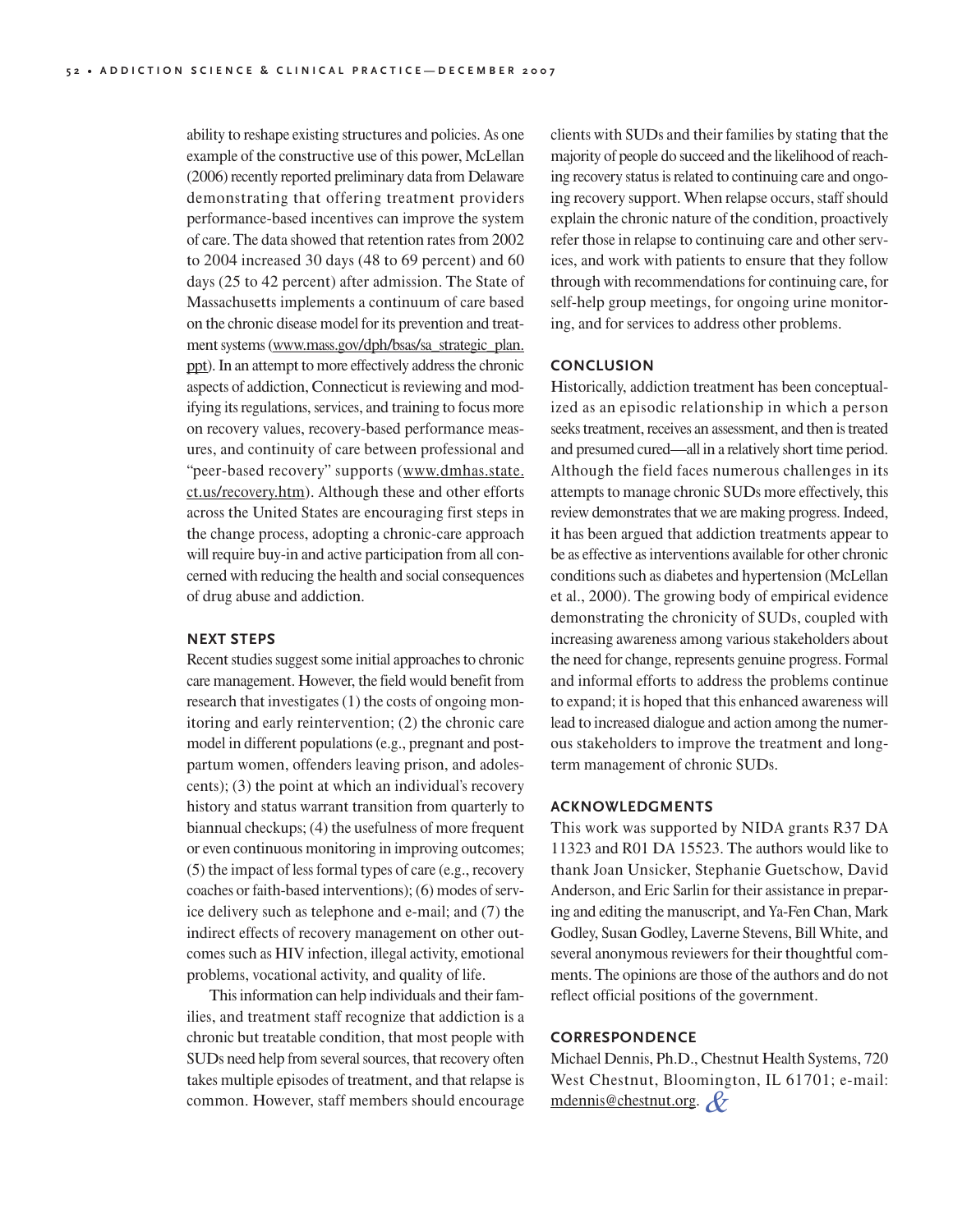#### **REFERENCES**

- American Psychiatric Association, 1995. *Practice Guidelines for the Treatment of Patients with Substance Use Disorders: Alcohol, Cocaine, Opioids.* Washington, DC: American Psychiatric Association.
- American Psychiatric Association, 2000. *Diagnostic and Statistical Manual of Mental Disorders* (4th ed., Text Revision, DSM-IV-TR). Washington, DC: American Psychiatric Association. American Society of Addiction Medicine, 2001. *Patient Placement Criteria for the Treatment of Substance-Related Disorders* (2d ed.). Chevy Chase, MD: American Society of Addiction Medicine.
- Anglin, M.D., et al., 2001. Drug treatment careers: Conceptual overview and clinical, research, and policy applications. In: F. Tims, C. Leukefeld, and J. Platt (Eds.), *Relapse and Recovery in Addictions*. New Haven, CT: Yale University Press, pp. 18-39.
- Anglin, M.D.; Hser, Y.I.; and Grella, C.E., 1997. Drug addiction and treatment careers among clients in the Drug Abuse Treatment Outcome Study (DATOS). *Psychology of Addictive Behaviors* 11(4):308-323.
- Brooner, R.K., et al., 1997. Psychiatric and substance use comorbidity among treatment-seeking opioid abusers. *Archives of General Psychiatry* 54(1):71-80.
- Brown, S.A., 1993. Recovery patterns in adolescent substance abuse. In: J.S. Baer, G.A. Marlatt, and J. McMahon (Eds.), *Addictive Behaviors Across the Life Span: Prevention, Treatment, and Policy Issues.* Newbury Park, CA: Sage, pp. 161-183.
- Brown, S.A., et al., 1994. Correlates of success following treatment for adolescent substance abuse. *Applied and Preventive Psychology* 3(2):61-73.
- Capoccia, V.A., et al., 2007. Making "stone soup": Improvement in clinic access and retention in addiction treatment. *Joint Commission Journal on Quality and Patient Safety* 33(2):95-103. Center for Substance Abuse Treatment, 2000. *Changing the Conversation: The National Treatment Plan Initiative.* Rockville, MD: Department of Health and Human Services.
- Chang, L., et al., 2005. Additive effects of HIV and chronic methamphetamine use on brain metabolite abnormalities. *American Journal of Psychiatry* 162(2):361-369.
- Chang, L., et al., 2006. Combined and independent effects of chronic marijuana use and HIV on brain metabolites. *Journal of Neuroimmune Pharmacology* 1(1):65-76.
- Ciliska, D., et al., 1996. A systematic overview of the effectiveness of home visiting as a delivery strategy for public health nursing interventions. *Canadian Journal of Public Health* 87(3):193-198.
- Compton, W.M.; Lamb, R.J.; and Fletcher, B.W., 1995. Results of the NIDA treatment demonstration grants' cocaine workgroup: Characteristics of cocaine users and HIV risk behaviors. *Drug and Alcohol Dependence* 37(1):1-6.
- Cunningham, J.A., 1999*a*. Resolving alcohol-related problems with and without treatment: The effects of different problem criteria. *Journal of Studies on Alcohol* 60(4):463-466.
- Cunningham, J.A., 1999*b*. Untreated remissions from drug use: The predominant pathway. *Addictive Behaviors* 24(2):267-270.
- Dawson, D., 1996. Gender differences in the risk of alcohol dependence: United States, 1992. *Addiction* 91(12):1831-1842.
- Dennis, M.L., et al., 2002. Changing the focus: The case for recognizing and treating cannabis use disorders. *Addiction* 97(Suppl. 1):4-15.
- Dennis, M.L., et al., 2005. The duration and correlates of addiction and treatment careers. *Journal of Substance Abuse Treatment* 28(Suppl. 1):S51-S62.
- Dennis, M.L.; Foss, M.A.; and Scott, C.K, 2007. An 8-year perspective on the relationship between the duration of abstinence and other aspects of recovery. *Evaluation Review* 31(6):585-612.
- Dennis, M.L.; Scott, C.K; and Funk, R., 2003. An experimental evaluation of recovery management checkups (RMC) for people with chronic substance use disorders. *Evaluation and Program Planning* 26(3):339-352.
- Donovan, D.M., 1998. Continuing care: Promoting the maintenance of change. In: W.R. Miller and N. Heather (Eds.), *Treating Addictive Behaviors* (2d ed.). New York: Plenum, pp. 317-336.
- Dunbar-Jacob, J.; Burke, L.E.; and Puczynski, S., 1995. Clinical assessment and management of adherence to medical regimens. In: P.M. Nicassio and T.W. Smith (Eds.), *Managing Chronic Illness: A Biopsychosocial Perspective.* Washington, DC: American Psychological Association.
- Engel, G.L., 1977. The need for a new medical model: A challenge for biomedicine. *Science* 196(4286):129-136.
- Engel, G.L., 1980. The clinical application of the biopsychosocial model. *American Journal of Psychiatry* 137(5):535-544.
- Epstein, J.F., 2002. *Substance Dependence, Abuse and Treatment: Findings from the 2000 National Household Survey on Drug Abuse.* DHHS Publication No. SMA 02-3642. Rockville, MD: Substance Abuse and Mental Health Services Administration.
- Finch, A.J., 2005. *Starting a Recovery School with CEH Test Hazelden Professional Library: A How to Manual.* Center City, MN: Hazelden Foundation.
- Fixsen, D.L., et al., 2005. *Implementation research: A synthesis of the literature.* Louis de la Parte Florida Mental Health Institute, National Implementation Research Network (FMHI Publication No. 231). Tampa, FL: University of South Florida; nirn.fmhi.usf.edu/resources/publications/Monograph/.
- Ford, L.; Snowden, L.R.; and Walser, E.J., 1991. Outpatient mental health and the dual-diagnosis patient: Utilization of services and community adjustment. *Evaluation and Program Planning* 14(4):291-298.
- Fowler, J.S., et al., 2007. Imaging the addicted human brain. *Science & Practice Perspectives* 3(2):4-16.
- French, M.T., et al., 2000. Benefit-cost analysis of residential and outpatient addiction treatment in the state of Washington. *Evaluation Review* 24(6):609-634.
- Garnick, D.W., et al., 2002. Establishing the feasibility of performance measures for alcohol and other drugs. *Journal of Substance Abuse Treatment* 23(4):375-385.
- Gilbert, F.S., 1988. The effect of type of aftercare follow-up on treatment outcome among alcoholics. *Journal of Studies on Alcohol* 49(2):149-159.
- Godley, M.D., et al., 2002. Preliminary outcomes from the assertive continuing care experiment for adolescents discharged from residential treatment. *Journal of Substance Abuse Treatment* 23(1):21-32.
- Godley, M.D., et al., 2004. Findings from the assertive continuing care experiment with adolescents with substance use disorders. In: W. Dewey (Ed.), *Problems of Drug Dependence,* 2003: Proceedings of the 65th Annual Scientific Meeting, The College on Problems of Drug Dependence, Inc. NIDA Research Monograph Series No. 184. Rockville, MD: National Institute on Drug Abuse, pp. 123-124.
- Godley, M.D., et al., 2007. The effect of assertive continuing care (ACC) on continuing care linkage, adherence and abstinence following residential treatment for adolescents with substance use disorders. *Addiction* 102(1):81-93.
- Godley, S.H.; Godley, M.D.; and Dennis, M.L., 2001. The assertive aftercare protocol for adolescent substance abusers. In: E. Wagner and H. Waldron (Eds.), *Innovations in Adolescent Substance Abuse Interventions.* New York: Elsevier, pp. 311-329.
- Grant, B.F., 2000. Theoretical and observed subtypes of DSM-IV alcohol abuse and dependence in a general population sample. *Drug and Alcohol Dependence* 60(3):287-293.
- Grella, C.E., and Joshi, V., 1999. Gender differences in drug treatment careers among clients in the National Drug Abuse Treatment Outcome Study. *American Journal of Drug and Alcohol Abuse* 25(3):385-406.
- Hasin, D.S., et al., 1997*a*. Alcohol dependence and abuse diagnoses: Validity in community sample heavy drinkers. *Alcoholism: Clinical and Experimental Research* 21(2):213-219.
- Hasin, D.S., et al., 1997*b*. Differentiating DSM-IV alcohol dependence and abuse by course: Community heavy drinkers. *Journal of Substance Abuse* 9:127-135.
- Hien, D., et al., 1997. Dual diagnosis subtypes in urban substance abuse and mental health clinics. *Psychiatric Services* 48(8):1058-1063.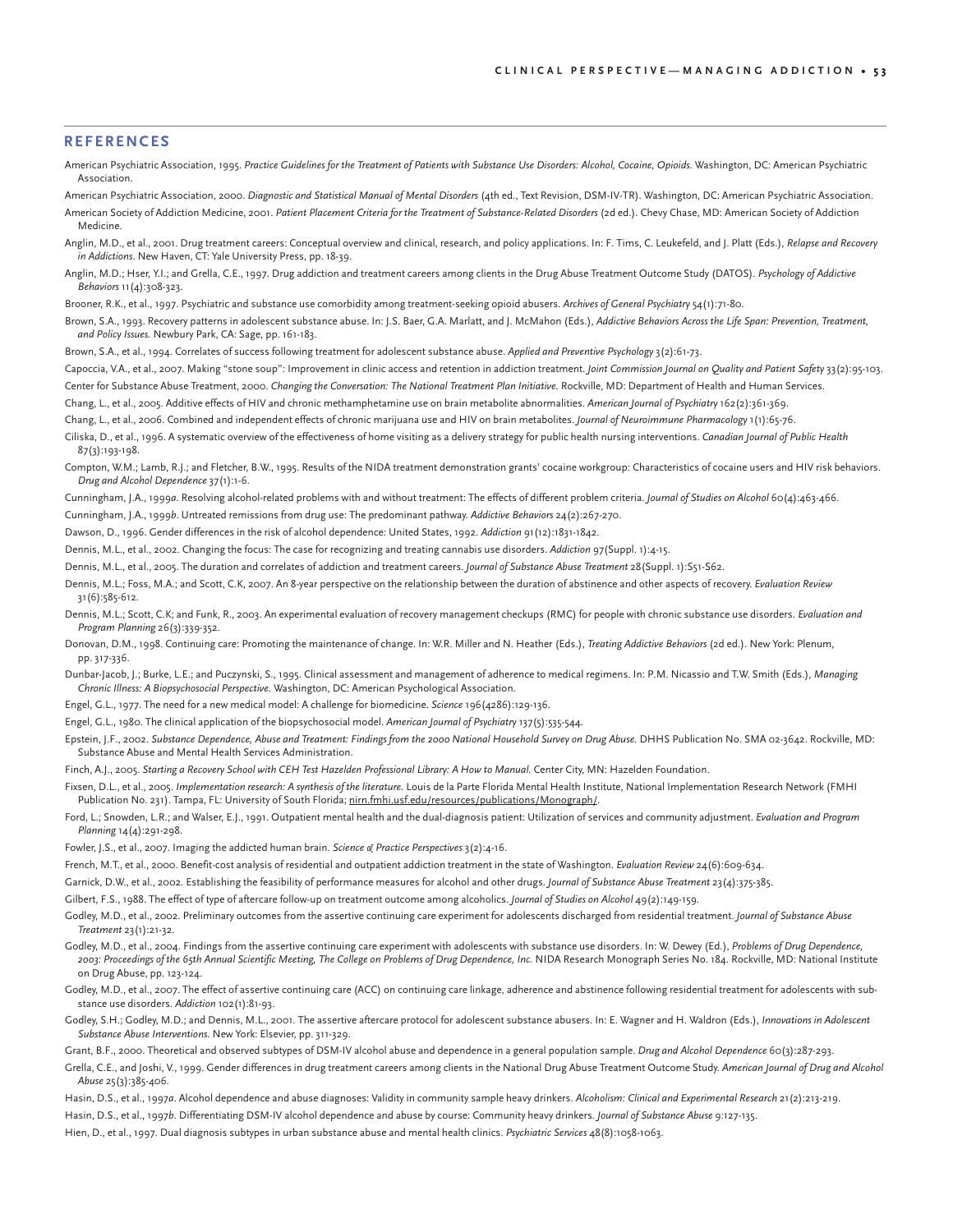#### 54 . ADDICTION SCIENCE & CLINICAL PRACTICE-DECEMBER 2007

Higgins, S.T.; Badger, G.J.; and Budney, A.J., 2000. Initial abstinence and success in achieving longer term cocaine abstinence. *Experimental and Clinical Psychopharmacology* 8(3):377-386. Hser, Y.I., 1997. Drug treatment careers: A conceptual framework and existing research findings. *Journal of Substance Abuse Treatment* 14(6):543-558.

Hser, Y.I., et al., 1998. Relationships between drug treatment careers and outcomes: Findings from the National Drug Abuse Treatment Outcome Study. *Evaluation Review* 22(4):496-519. Hser, Y.I., et al., 2001. A 33-year follow-up of narcotics addicts. *Archives of General Psychiatry* 58(5):503-508.

Hsieh, S.; Hoffman, N.G.; and Hollister, C.D., 1998. The relationship between pre-, during-, post-treatment factors, and adolescent substance abuse behaviors. *Addictive Behaviors* 23(4):477-488.

Huber, D.L., 2005. *Disease Management: A Guide for Case Managers.* Amsterdam: Elsevier.

Humphreys, K., and Moos, R., 2001. Can encouraging substance abuse patients to participate in self-help groups reduce demand for health care? A quasi-experimental study. *Alcoholism: Clinical and Experimental Research* 25(5):711-716.

Institute of Medicine, 2001. *Crossing the Quality Chasm: A New Health System for the 21st Century*. Washington, DC: National Academy Press.

Ito, J., and Donovan, D.M., 1986. Aftercare in alcoholism treatment: A review. In: W.R. Miller and N. Heather (Eds.), *Treating Addictive Behaviors: Process of Change.* New York: Plenum, pp. 435-452.

Jaffe, J., 1993. The concept of dependence: Historical reflections. *Alcohol Health and Research World* 17(3):188-189.

Kelly, J.F., and Myers, M.G., 1997. Adolescent treatment outcome in relation to 12-step group attendance. *Alcoholism: Clinical and Experimental Research* 21:27A.

Kelly, J.F.; Myers, M.G.; and Brown, S.A., 2002. Do adolescents affiliate with 12-step groups? A multivariate process model of effects. *Journal of Studies on Alcohol* 63(3):293-304. Kessler, R.C., 1994. The National Comorbidity Survey of the United States. *International Review of Psychiatry* 6:365-376.

Kessler, R.C., et al., 1996. The epidemiology of co-occurring addictive and mental disorders: Implications for prevention and service utilization. *American Journal of Orthopsychiatry* 66(1):17-31.

Klaw, E.; Huebsch, P.D.; and Humphreys, K., 2000. Communication patterns in an on-line mutual help group for problem drinkers. *Journal of Community Psychology* 28(5):535-546.

Kosten, T.R., et al., 1992. Six-month follow-up of short-term pharmacotherapy for cocaine dependence. *American Journal of Addictions* 1:40-49.

Kufahl, P.R., et al., 2005. Neural responses to acute cocaine administration in the human brain detected by fMRI. *Neuroimage* 28(4):904-914.

Kypri, K., et al., 2005. Innovative approaches to intervention for problem drinking. *Current Opinion in Psychiatry* 18(3):229-234.

Kyrouz, E.M.; Humphreys, K.; and Loomis, C., 2002. A review of research on the effectiveness of self-help mutual aid groups. In: B.J. White and E.J. Madara (Eds.), *American Self-Help Clearinghouse Self-Help Group Sourcebook* (7th ed.). Cedar Knolls, NJ: American Self-Help Clearinghouse, pp. 1-16.

Langenbucher, J.W.; Morgenstern, J.; and Miller, K.J., 1995. DSM-III, DSM-IV and ICD-10 as severity scales for drug dependence. *Drug and Alcohol Dependence* 39(2):139-150. Laudet, A.B., et al., 2000. Support, mutual aid and recovery from dual diagnosis. *Community Mental Health Journal* 36(5):457-476.

Lennox, R.D.; Scott-Lennox, J.A.; and Bohlig, E.M., 1993. The cost of depression-complicated alcoholism: Health-care utilization and treatment effectiveness. *Journal of Mental Health Administration* 20(2):138-152.

Lennox, R.D.; Scott-Lennox, J.A.; and Holder, H.D., 1992. Substance abuse and family illness: Evidence from health care utilization and cost-offset research. *Journal of Mental Health Administration* 19(1):83-95.

Lennox, R.D.; Zarkin, G.A.; and Bray, J.W., 1996. Latent variable models of alcohol-related constructs. *Journal of Substance Abuse* 8(2):241-250.

Lipsey, M.W.; Chapman, G.L.; and Landenberger, N.A., 2001. Cognitive-behavioral programs for offenders. *Annals of the American Academy of Political and Social Science* 578(1):144-157. Loveland, D., and Boyle, M., 2005. *Recovery Coach and Recovery Planning Manual.* Behavioral Health Recovery Management Clinical Guidelines. Peoria, IL: Fayette Companies; www.bhrm.org/guidelines/addguidelines.htm.

Mark, T.L., et al., 2001. The economic costs of heroin addiction in the United States. *Drug and Alcohol Dependence* 61(2):195-206.

Mark, T.L., et al., 2003. Factors associated with the receipt of treatment following detoxification. *Journal of Substance Abuse Treatment* 24(4):299-304.

McCarty, D., et al., 2007. The Network for the Improvement of Addiction Treatment (NIATx): Enhancing access and retention. *Drug and Alcohol Dependence* 88(2-3):138-145.

McCorry, F., et al., 2000. Developing performance measures for alcohol and other drug services in managed care plans. *Journal on Quality Improvement* 26(11):633-643.

- McKay, J.R., 2001. Recent developments in alcoholism: The role of continuing care in outpatient alcohol treatment programs. In: M. Galanter (Ed.), *Services Research in the Era of Managed Care* (Vol. 15). New York: Plenum, pp. 357-372.
- McKay, J.R., et al., 1998. Predictors of participation in aftercare sessions and self-help groups following completion of intensive outpatient treatment for substance abuse. *Journal of Studies on Alcohol* 59(2):152-162.

McKay, J.R., et al., 2002. Evaluation of full versus partial continuum of care in the treatment of publicly funded substance abusers in Washington State. *American Journal of Drug and Alcohol Abuse* 28(2):307-338.

McKay, J.R., et al., 2004. The effectiveness of telephone-based continuing care in the clinical management of alcohol and cocaine use disorders: 12-month outcomes. *Journal of Consulting and Clinical Psychology* 72(6):967-979.

McKay, J.R., et al., 2005. The effectiveness of telephone-based continuing care for alcohol and cocaine dependence: 24-month outcomes. *Archives of General Psychiatry* 62(2):199-207. McLellan, A.T., 2006. Research…for a Change: Impact Through Customer-Oriented Research. Slides presented at the Blending Addiction Science & Practice: Bridges to the Future conference, Seattle, WA, October 16-17; www.sei2003.com/blendingseattle/tue\_pdfs/Tuesday\_Plenary\_McLellan.pdf .

McLellan, A.T., et al., 1983. Predicting response to alcohol and drug abuse treatments: Role of psychiatric severity. *Archives of General Psychiatry* 40(6):620-625.

McLellan, A.T., et al., 2000. Drug dependence, a chronic medical illness: Implications for treatment, insurance, and outcomes evaluation. *Journal of the American Medical Association* 284(13):1689-1695.

McLellan, A.T., et al., 2005. Reconsidering the evaluation of addiction treatment: From retrospective follow-up to concurrent recovery monitoring. *Addiction* 100(4):447-458.

Miller, W.R., et al., 2004. A randomized trial of methods to help clinicians learn motivational interviewing. *Journal of Consulting and Clinical Psychology* 72(6):1050-1062.

Miller, W.R., et al., 2006. Disseminating evidence-based practices in substance abuse treatment: A review with suggestions. *Journal of Substance Abuse Treatment* 31(1):25-39.

Moos, R., et al., 2001. Outpatient mental health care, self-help groups, and patients' one-year treatment outcomes. *Journal of Clinical Psychology* 57(3):273-287.

Moos, R.H., and Moos, B.S., 2003. Long-term influence of duration and intensity of treatment on previously untreated individuals with alcohol use disorders. *Addiction* 98(3):325-327. Mueser, K.T., et al., 1990. Prevalence of substance abuse in schizophrenia: Demographic and clinical correlates. *Schizophrenia Bulletin* 16(1):31-56.

Murray, E., et al., 2004. Interactive health communication applications for people with chronic disease. *Cochrane Database of Systematic Reviews* 4:CD004274.

Nicassio, P.M., and Smith, T.W. (Eds.), 1995. *Managing Chronic Illness: A Biopsychosocial Perspective.* Washington, DC: American Psychological Association.

Office of Applied Studies, 2002. *Results from the 2001 National Household Survey on Drug Abuse: Volume I. Summary of National Findings.* DHHS Publication No. SMA 02–3758. Rockville, MD: Substance Abuse and Mental Health Services Administration.

Office of Applied Studies, 2005. Treatment Episode Data Set (TEDS): 2002. Discharges from Substance Abuse Treatment Services. DHHS Publication No. SMA 04-3967. Rockville, MD: